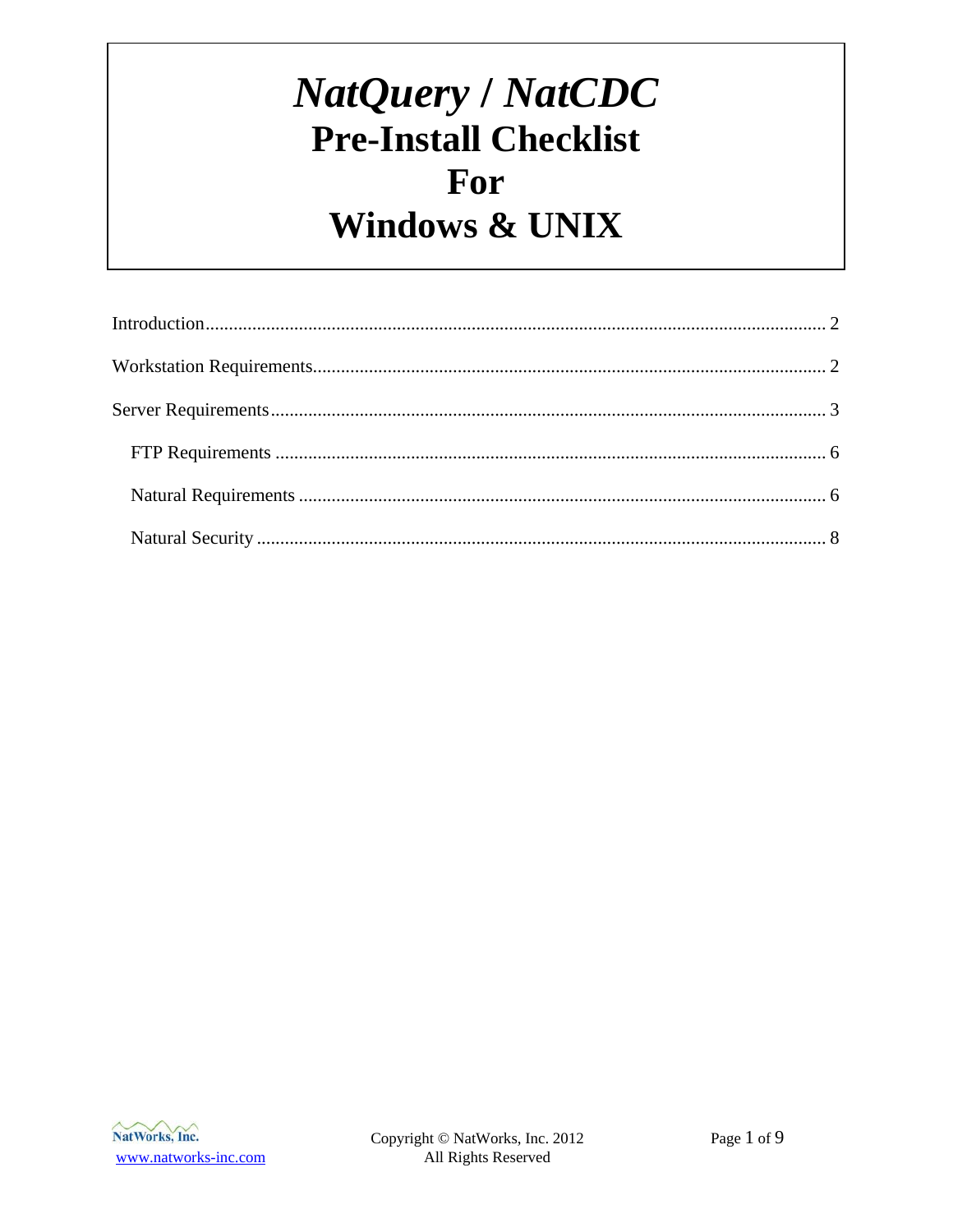# <span id="page-1-0"></span>**Introduction**

The purpose of this document is to provide the reader with an overview of both the information that must be available, and the actions that should take place, before an installation and configuration of NatQuery should be performed. While an installation of NatQuery can occur in minutes, the process of configuring NatQuery is more involved. This document therefore presents, in a checklist format, the pre-requisites and information that should be gathered and known in advance before a configuration is started so that quick configuration can be easily and rapidly accomplished.

Please note: When NatCDC is purchased as a separate tool, the work station requirements are the same as for NatQuery. Please use this NatQuery/NatCDC Pre-Install Checklist as a quide to ease both the installation and configuration process.

# **Workstation Requirements**

NatQuery is an application that is installed onto a Microsoft Windows workstation. The requirements of this workstation are as follows:

 **Microsoft Windows Operating System (Any Windows O/S above version 3.1)** It is strongly advised that the version of the Windows operating system be English.

# **10 MB of Free Hard Disk**

To accomplish an installation, approximately 6 MB of free space should be available on the workstation's hard drive. Additional free hard disk space should be available to hold extracted data (if extracted data is intended to be returned to the workstation).

# **Connectivity to Server**

NatQuery can move generated objects and data between the NatQuery workstation and the Natural / ADABAS server platform using either FTP or through the use of automated copy operations across a network. A decision must therefore be made as to which of these methods should be used, or if either will be used.

If there is no intention of having the ability to automatically move objects and data between the NatQuery workstation and the Natural / ADABAS server platform, then connectivity (FTP or network copy operations) is not a requirement.

If FTP over TCP/IP integration is desired, then the workstation must have the hardware and software available to support a TCP/IP connection to the server, and users must be appropriately authorized to utilize FTP. Similarly, if internal file copy operations are to be used to achieve integration, then the workstation must have the means to network against the server machine (UNC and mapped drives are both supported), and users should have the Read / Write access authority.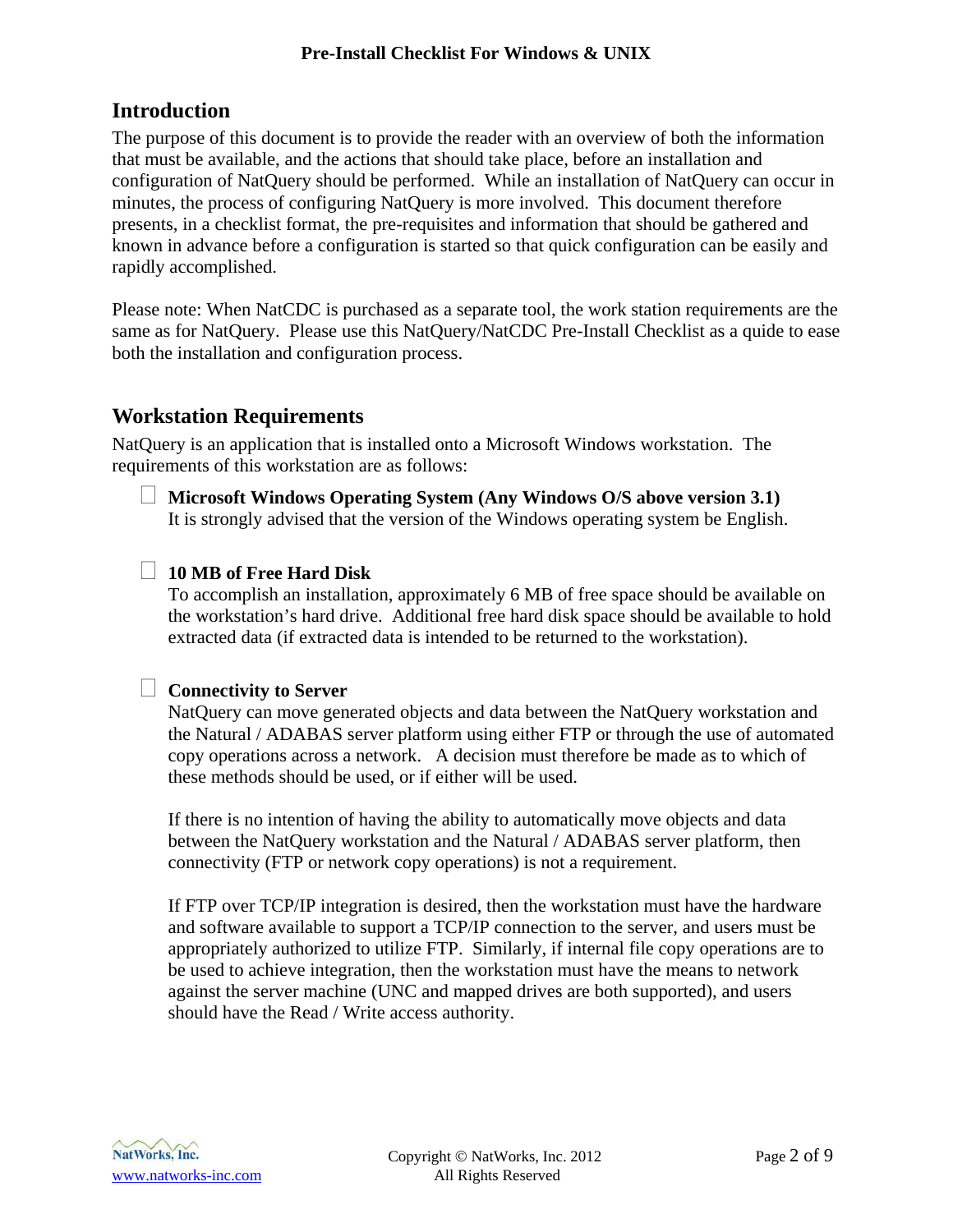# <span id="page-2-0"></span>**Microsoft Internet Explorer (TCP/IP Integration Only)**

One method of automated integration between a NatQuery workstation and the remote Natural / ADABAS server platform is to use FTP over TCP/IP. The implementation of FTP by NatQuery utilizes a Dynamic Link Library (DLL) module called WININET.DLL that is made available by an installation of Microsoft Internet Explorer.

For other situations where automated FTP integration is desired, the version of WININET.DLL should be 4.0 or higher.

If Microsoft's Internet Explorer product is not installed on the workstation, then either manual integration will be used or Internet Explorer should be installed. Internet Explorer is obtainable free-of-charge and is downloadable from the Microsoft website.

For further information on NatQuery's use of Microsoft's WININET.DLL, including information as to how to determine the version present on a given Windows platform, please refer to the section in the NatQuery Installation and Operations Guide entitled Microsoft's WININET.DLL.

# **Server Requirements**

The following requirements exist for the Natural / ADABAS server environment.

# **Software AG's Natural**

It is a requirement that Software AG's Natural 4GL must reside on the server, and it is strongly suggested that the version of Natural be currently under support by Software AG. Natural version 5.1.1 or higher is recommended.

# **Software AG's ADABAS**

While not being an absolute requirement (due to the fact that Natural can be used against data stores other than ADABAS), it is a general requirement that ADABAS exist on the server, and it is generally advised that the version of ADABAS be currently under support by SAG. ADABAS version 3.2 or higher is recommended.

#### **Batch Natural Nucleus**

A batch Natural environment must exist to support the execution of extract requests and supporting processes.

#### **Execution of Batch Requests**

There are two methods through which NatQuery can automatically execute a request against a remote UNIX or Windows machine: "Remote Execution" or "Remote Pickup". Depending on whether the server system is UNIX or Windows; it is possible that the desired method of integration may require additional third-party software. Beyond the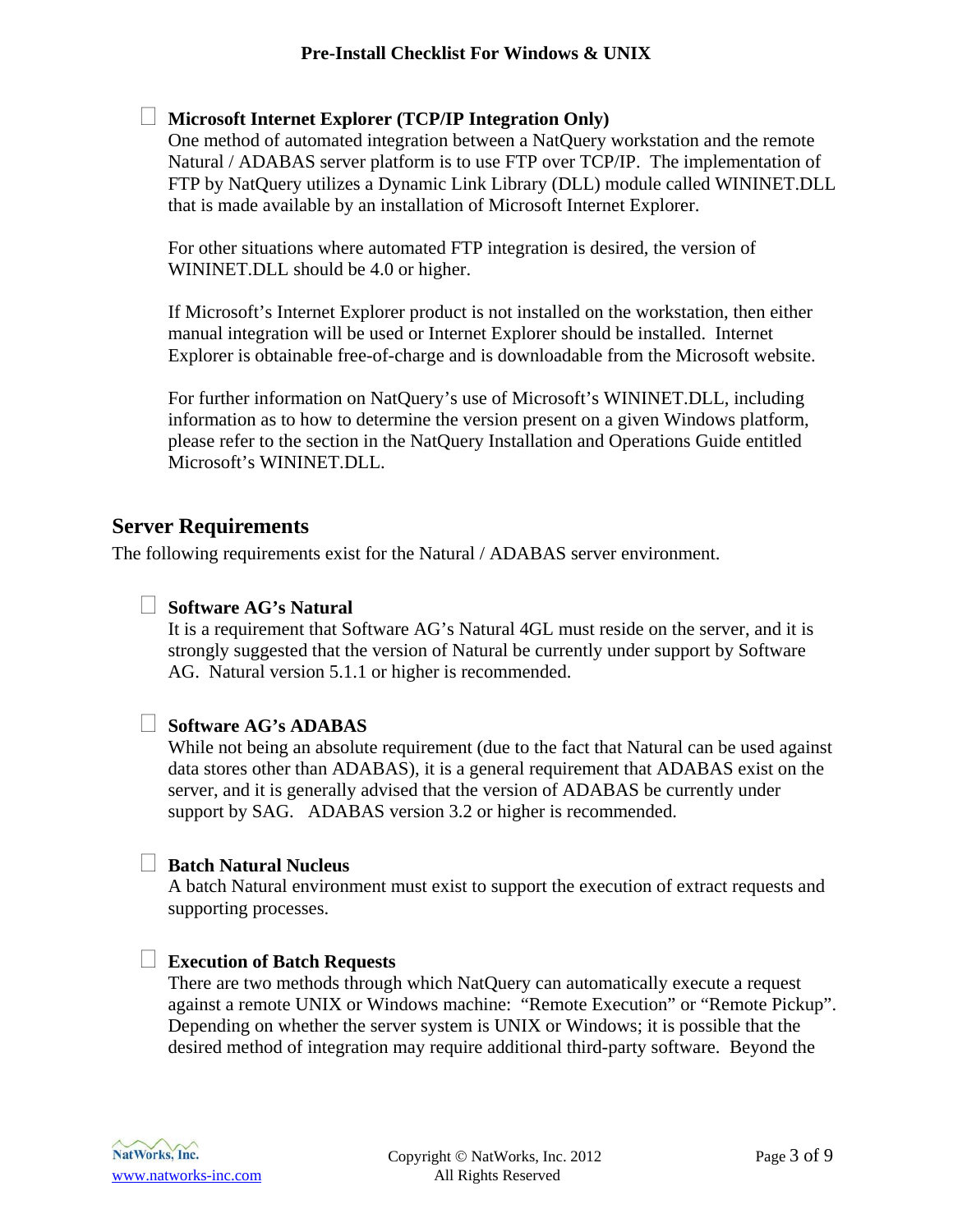two supported methods of automatically executing processing requests, NatQuery / NatCDC generated scripts and related objects can be generated onto the installation workstation and then manually moved to the server and then manually executed, or automatically moved to the server and then manually executed, or variations on this theme.

With automated approaches, NatQuery begins the integration / execution process by placing the files needed for the batch execution of a specific request on the remote UNIX or Windows server. This action is optionally accomplished through automated FTP operations or it can be accomplished via internal file copy operations across a shared network.

With "Remote Execution", the user's workstation and the server environment must support the use of software that will allow the client "command line" remote execution against the remote environment.

For UNIX Servers, utility programs such as RSH and REXEC , both of which have Windows clients, are usually supported. Other programs that are available commercially are supported as well.

For Windows Servers, third-party software such as PSEXEC ([www.sysinternals.com](http://www.sysinternals.com/)) support this type of integration / execution, other software is available commercially for this purpose as well.

To support Remote Execution, the administrator will need to understand the general command string necessary that NatQuery on the workstation will employ to invoke the remote execution, as this command string (with available dynamic substitution variables) will be used by NatQuery to automatically issue the Remote Execution command.

With "Remote Pickup", execution is dependent on software running on the server machine with the purpose of this software being to "poll" a specific directory located on the server for the appearance of scripts that need to be executed. To achieve automatic integration NatQuery can optionally FTP the scripts and supporting files onto the server, or these objects may be placed onto the server via automated file copy across a shared network.

To support Remote Pickup, commercially available software such as OPALIS ([www.opalis.com](http://www.opalis.com/)) may be used or similar products, or user-written processing can be used to accomplish this but it must be noted that a NatWorks installation does not provide any such processing.

# **Available Disk Space**

Sufficient disk space on the server should be available to contain NatQuery-related processing files and extracted data. The amount of disk space used can be quite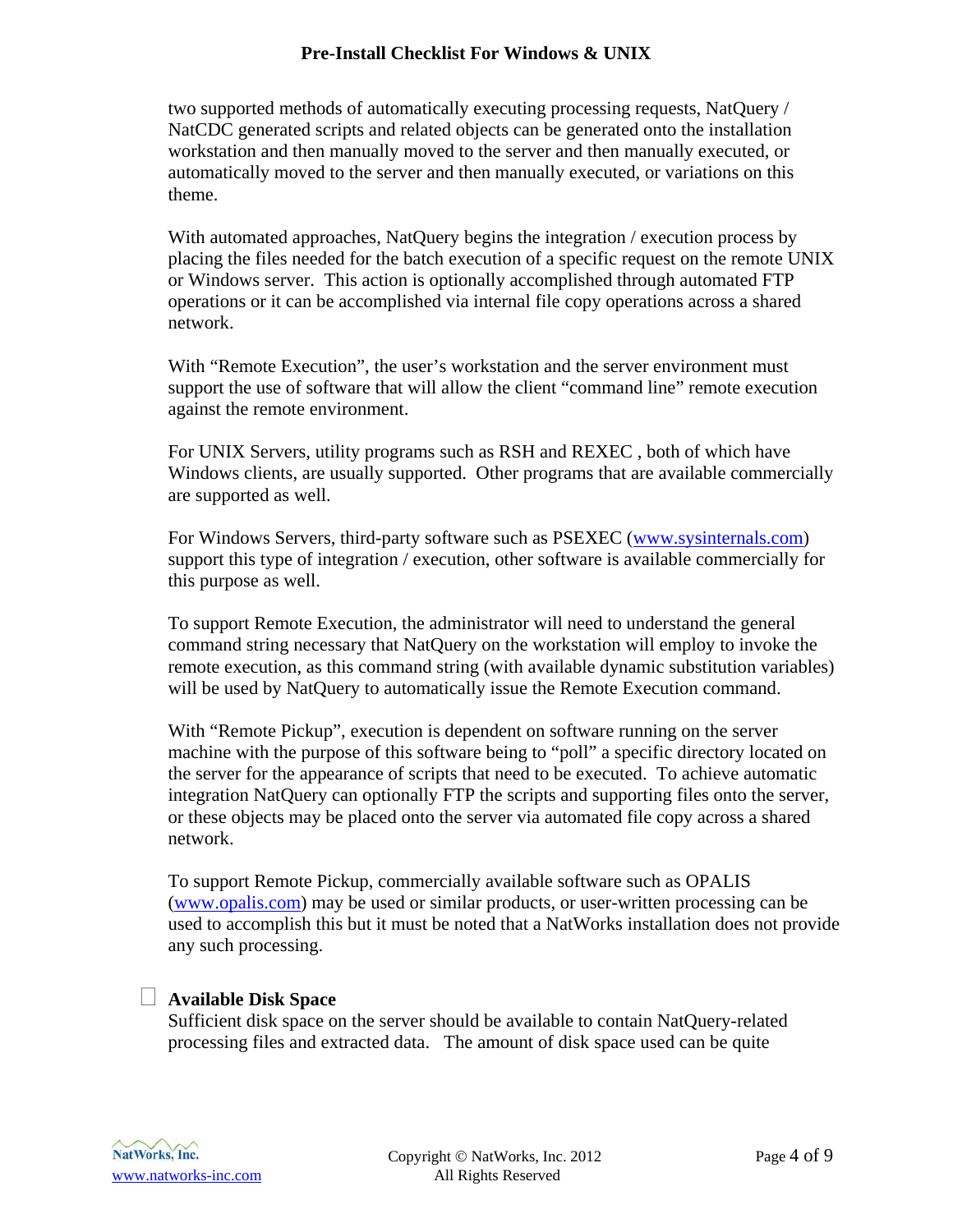substantial depending on how much data is to be extracted.

#### **Server-Based Security**

The users of NatQuery must be authorized to access the Natural / ADABAS server platform in batch, and must be allowed to connect through FTP or otherwise be allowed to copy files into designated directories.

# **User-IDs**

The administrator should have available a list of all users (and their respective User-Ids,) who will be initially using NatQuery to generate extracts. The User-Ids will be the Ids used by those specific individuals (in order) to access the UNIX / Windows server.

# **Machine Resources & Processing Time**

NatQuery is a tool that is "dual use": It can be configured to be used as an End-User query tool, it can be configured to be used as a Data Warehouse extraction tool, or it can be configured to provide both capabilities.

In its capacity to serve as an End-User Query tool, one of NatQuery's features is the ability to determine the optimal access path (Descriptor / Super-Descriptor) to use to resolve a given extract based on user-entered data-selection criteria. In order to accomplish this, NatQuery utilizes "Descriptor Statistics", with these "Descriptor Statistics" being created as a result of executing NatQuery-generated Natural programs that capture the required information.

If NatQuery is going to be used as an End-User query tool, then processing time will be required on the Natural / ADABAS server machine so that the required "Descriptor Statistic" capture program(s) can execute. The time required to execute a given NatQuery-generated Descriptor Statistic capture program will vary form file to file, and will be dependent upon the number of records in the file and the number of Descriptors and Super Descriptors present in a given file.

(If NatQuery is going to be used as an End-User query tool, then processing time will be required on the Natural / ADABAS server machine so that the required "Descriptor Statistic" capture program(s) can execute. The time required to execute a given NatQuery-generated Descriptor Statistic capture program will vary from file to file, dependent upon the number of records and the number of Descriptors and Super Descriptors present in that given file.)

In situations where NatQuery is to be used solely for Data Warehousing, then accurate "Descriptor Statistics" become non-critical due to the fact that in most DWH situations the required data extraction programs will need to read through entire files (I.E. the Natural READ PHYSICAL I/O statement will be utilized – or an ADABAS utilities approach may alternatively be used). In this situation, having accurate Descriptor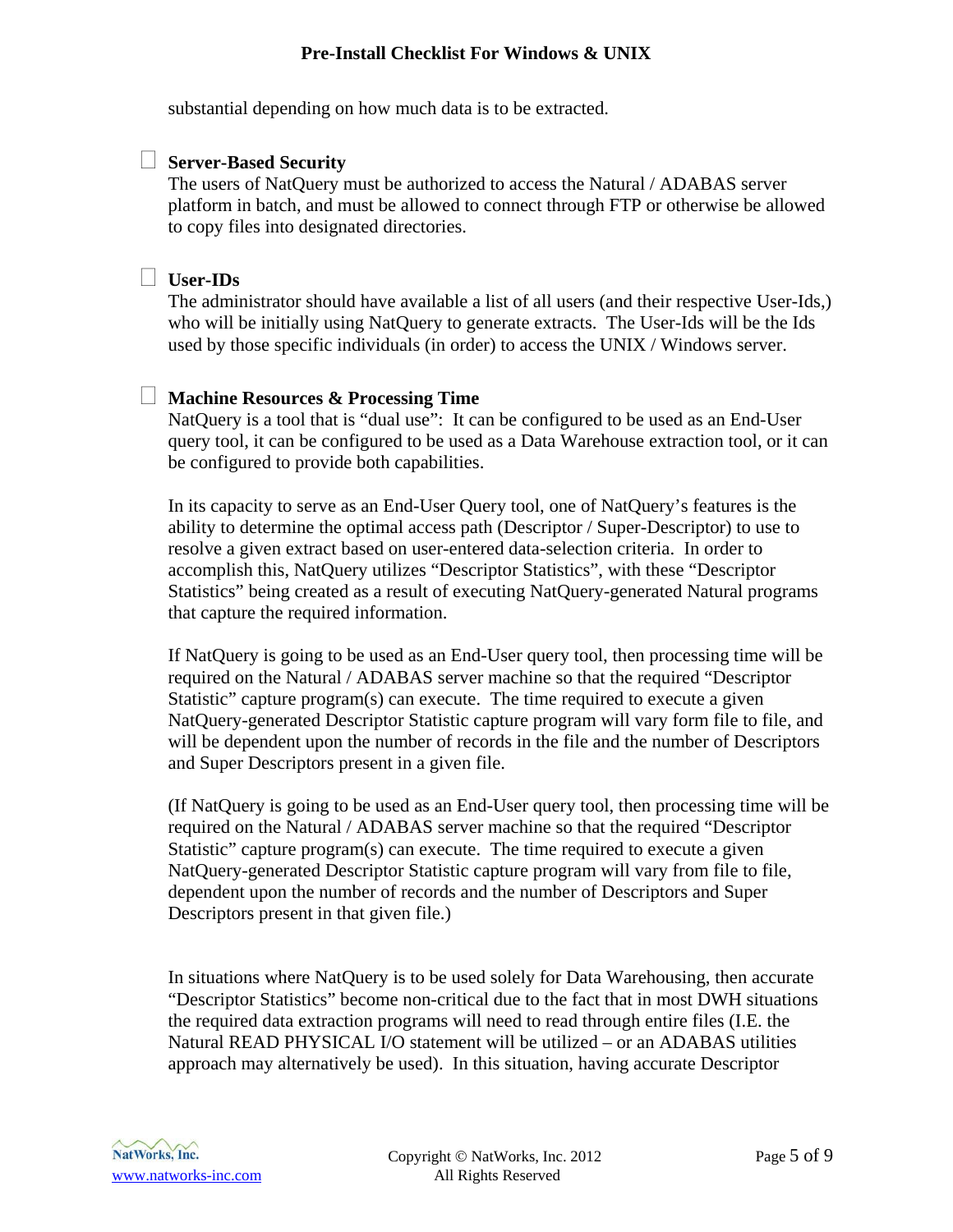<span id="page-5-0"></span>Statistics is not required, and NatQuery provides the capability to bypass their capture.

# **Server Disk Files**

The naming convention in use for files on the Natural / ADABAS server should be known.

# **FTP Requirements**

In order to achieve automated integration between NatQuery on a workstation and the remote Natural / ADABAS server using FTP, FTP connectivity must be available against the remote server and the server must run an FTP Service. Without FTP connectivity, integration can be accomplished manually or via internal file copy operations.

If FTP connectivity is intended, then the following information is required for NatQuery configuration:

#### **Server IP Address**

The IP address or URL of the Natural / ADABAS server environment should be known.

#### **Natural Requirements**

The following are considerations and requirements for the Natural environment.

# **Natural Environment Values**

Various aspects of any given Natural Environment are parameterized to accommodate internationalization and operational flexibility. The following values should be known:

#### o **Decimal Character** \_\_\_\_\_\_\_\_\_

This would be the value of the Natural Parameter DC (Decimal Character); the NatQuery default for this is "." (Period).

#### o **Variable Prefix Character** \_\_\_\_\_\_\_\_\_

This is a character that is typically used to prefix "local variables" in a Natural program; the NatQuery default for this value is "#".

#### o **Natural Command Delimiter** \_\_\_\_\_\_\_\_\_

This would be the value of the Natural Parameter ID (Input Delimiter); the NatQuery default for this is "," (comma).

#### **Data Definition Modules (DDMs)**

DDMs should be available on the server for the source files intended for extraction. In situations where a Trial or Proof of Concept (POC) is to be conducted, it is highly desirable that DDMs be available on the workstation environment prior to even beginning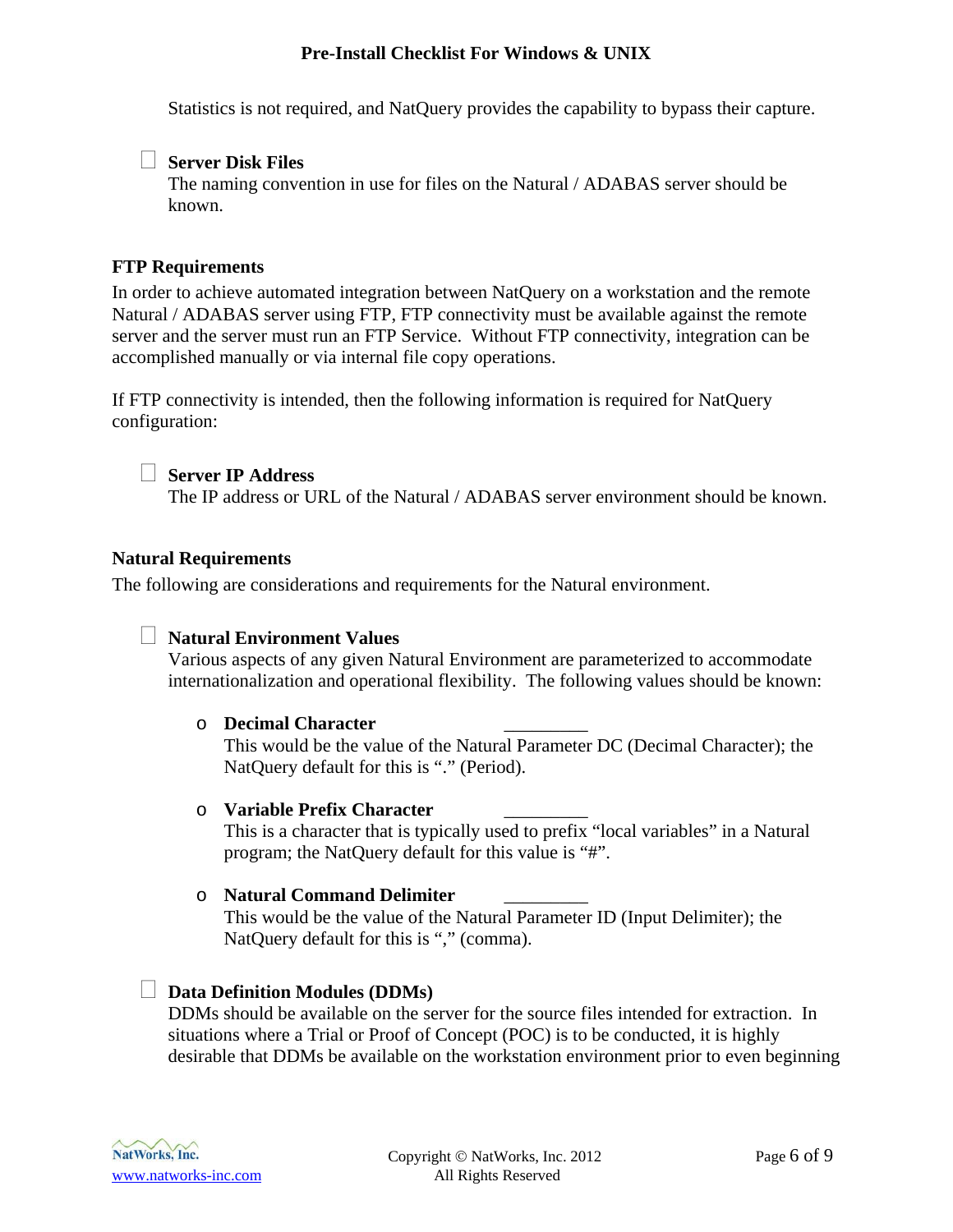the Trial or Proof of Concept, as this will speed the delivery of generated Natural objects required to conduct such activities.

The following considerations apply to these DDMs:

# o **Sub-Descriptors and Super-Descriptor Component Definitions**

It is a REQUIREMENT that DDMs be generated so that the components of Sub-Descriptors and Super-Descriptors are described for each DDM that will be made available to NatQuery. To enable the generation of this component information from Predict, when a DDM is generated from Predict, the DDM should be generated so that the generation option **General Comments** is set to "Y".

# o **Occurrence Information**

It is STRONGLY RECOMMENDED that DDMs be generated so that any documented occurrence information in Predict (if present) will be in the DDM under the Remarks column.

If this information is not documented in Predict, or Predict is not present, then the maximum number of occurrences for each Multi-Value Field (MU) or Periodic-Group (PE) should be known.

To enable the generation of any documented occurrence information from Predict into a DDM, when a DDM is generated from Predict the DDM should be generated so that the generation option **Line Comments** is set to "O" (the letter "O").

o **DDMs Must Exactly Match FDTs (NatCDC requirement only)** When NatQuery will be used with NatCDC it is a REQUIREMENT that DDMs be generated DIRECTLY from File Definition Tables (FDTs).

# o **Negative Numeric Fields**

DDMs that contain numeric fields that can contain negative numbers should be identified beforehand. Unless otherwise instructed, NatQuery will assume that all numeric fields will not need a preceding sign byte when these elements are extracted. The handling of Sign bytes will be further discussed in the Installation Manual.

# o **File Relationships**

If the intent of using NatQuery is to produce multi-file extracts or extracts with automatic "File Lookups", then NatQuery will need to be provided with information on the "File Relationships" that will then support this automatic file linking (I.E. "joins"). These means that the Administrator must have available the understanding of the Descriptors or Super-Descriptors that support the "File Relationships", the cardinality of these relationships and must further know how

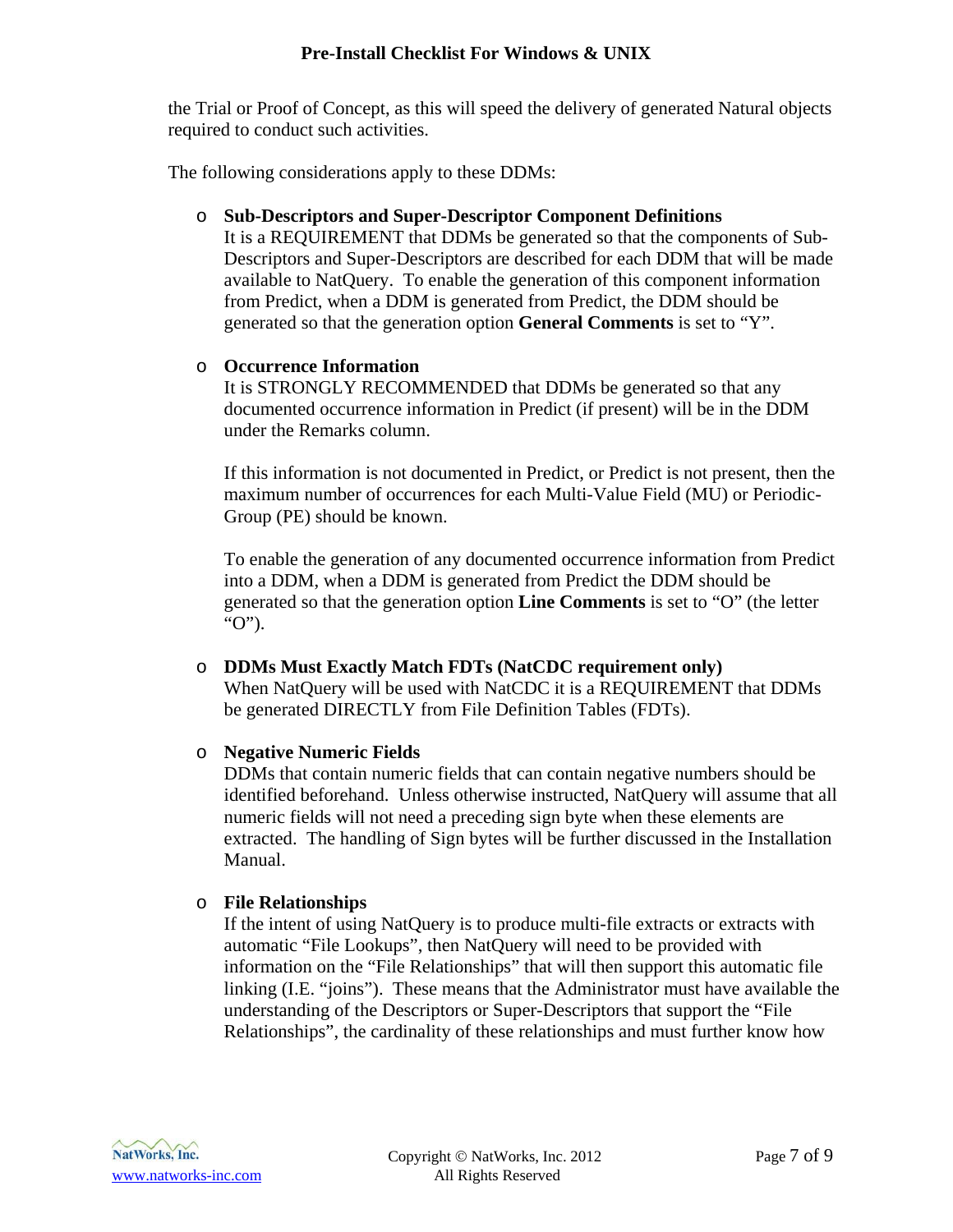these Descriptors or Super-Descriptors should be initialized.

#### <span id="page-7-0"></span>**NatQuery Natural Library Name**

A Natural Library should be designated that will be used to contain all NatQuery generated programs.

#### **Batch Natural Script Example**

In order to achieve integration between NatQuery on a workstation and a remote Natural / ADABAS server environment, NatQuery utilizes scripts that will execute in a batch environment.

To facilitate the configuration of NatQuery, a working example of a batch Natural Script that executes against the appropriate environment should be available for reference purposes.

In most cases, you have the option of sending a working Script to NatWorks prior to performing a configuration of NatQuery. NatWorks will take this Script and use it as a basis for the templates that NatQuery requires, and provide you with ready-to-execute templates that perform the basic tasks of NatQuery integration.

#### **Natural Security**

The following are considerations and requirements when the Software AG product Natural Security is utilized.

 **Access to designated NatQuery Natural Library** All Administrators and Users of NatQuery should be defined through Natural Security to access the designated NatQuery Natural Library.

#### **Administrator Access to SYSTRANS / SYSOBJH Utility**

In order to facilitate the capture of DDMs (and possibly FDTs) into NatQuery, NatQuery can utilize the SYSTRANS or the SYSOBJH utility of Natural, executed through Batch. If it is desired to use NatQuery's capability to process SYSTRANS / SYSOBJH requests, then at least one Administrator must be given access to the SYSTRANS / SYSOBJH utility.

# **Administrator Access to the NATLOAD (NatCDC only)**

In order to install the core NatCDC module, an administrator must have access to the NATLOAD utility of Natural, as this utility will be needed to load the NatCDC module (provided in object form).